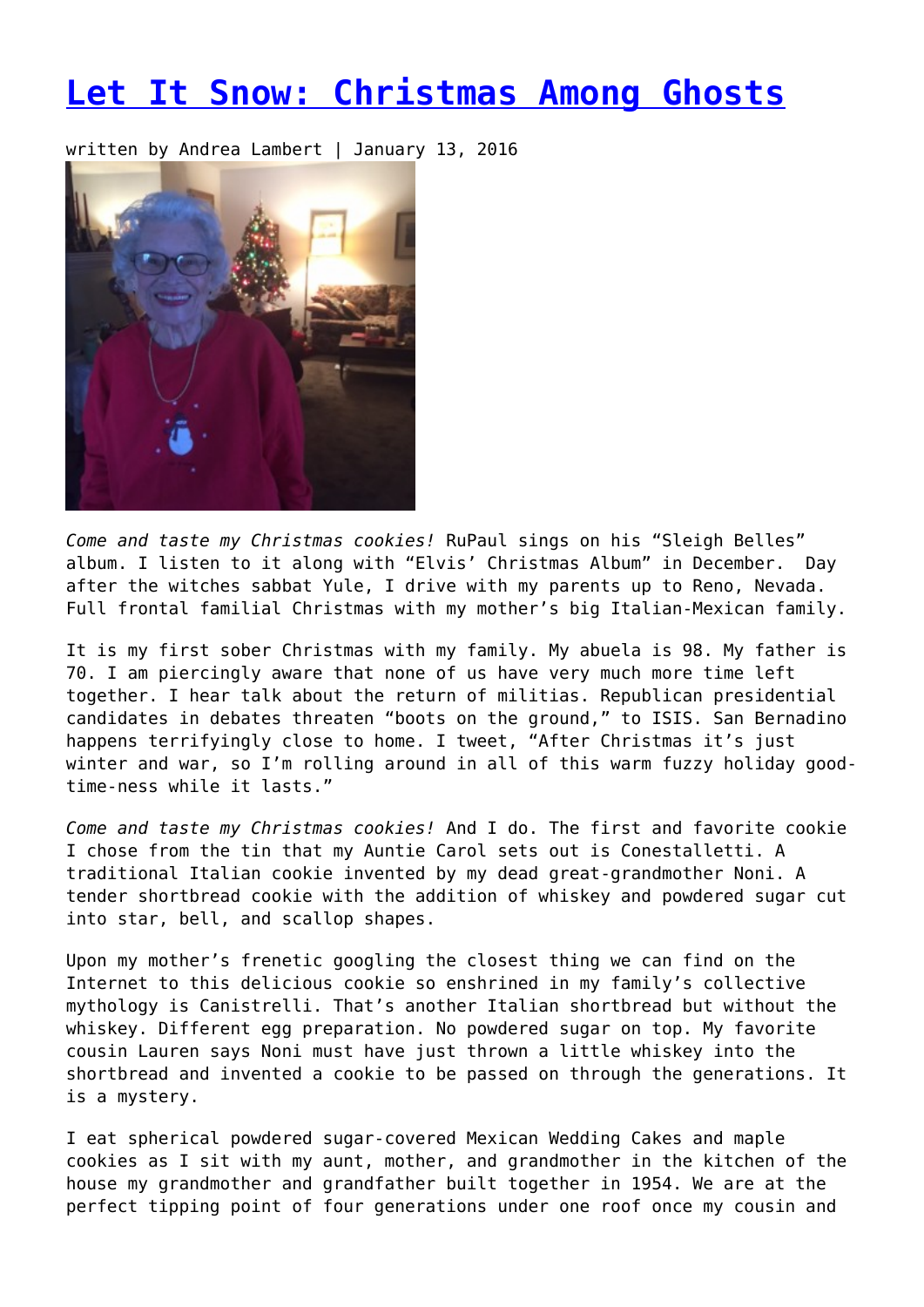his kids show up.

My grandma's kitchen is full of teapots. One has a masonic symbol on it. I ask my mother if my dead Italian grandfather who laid the elaborate tile in this house's bathrooms was a Freemason as well. My family is full of mysteries.

"He was in the mason's Union, but he was just a tile-setter," my mother says. I wonder if this is true. Did my grandfather really carry buckets of bootleg wine that his parents made around to the casinos as a child during prohibition? Lauren and I love to tell these legends of our family. With so much retelling we lose track of what is true in the mythos.

On my mother's bidding I get out the grill pan that I packed in my suitcase so that we can make Pomegranate-Glazed Grilled Chicken for Christmas Eve dinner. Green beans sautéed with olive oil and shallots as a side. A Christmas Eve tradition that my dead wife and I started that Christmas she came to Reno with me. I drink pomegranate juice out of a wine glass as the chicken sizzles. I like pomegranate juice a lot more than wine. It looks exactly the same in the wine glass. I keep having to explain that I am not drinking.

Reno: the biggest little city in the world. Reno: the ancestral home. Reno: where medical marijuana recently became legal to join old local favorites gambling and prostitution. Weed is keeping me sober from alcohol. It is harm reduction. Thank the Goddess and the Horned God it is entirely okay with my family if wacky cousin Andrea from Los Angeles likes to go out in the backyard periodically and look at the snow. It doesn't snow in Hollywood! A peaceful snow-covered porch swing in my grandma's backyard in Reno under the moon where I smoke a late night bowl after Christmas Eve dinner. It feels faintly sacrilegious yet lovely.

I watch the snow fall from beneath the ears of the bear hat that belonged to my dead wife. I found it in her forgotten suitcase when I was packing for this trip. I don't tell my relatives of the bear hat's origins when they compliment me on it. I swallow my pain. Finally I tell my mother, "it was a gift from my wife." My wife Katie watches over me, even in death. She wanted me to have a warm hat in the snow.

At my feet in the snow I find the sexiest black thong from my suitcase. My panties must have been in the backyard since last night's little marijuana moment. Must have gotten stuck to my gloves and inadvertently wandered out into this winter wonderland with me. I am so glad that my cousin, wife and his two little children who are arriving tomorrow did not discover this tiny thong of mine as I stuff my ice-encrusted panties into my leather trench coat pocket. Bullet dodged. For now.

The footsteps of a deer or a cat or a dog mark the snow. I tweet, ["#TonightIWish](https://twitter.com/hashtag/TonightIWish?src=hash) that this Christmas full moon prevail over a momentarily peaceful world. May our disparate struggles find healing." I have trouble telling if the pipe is done because my exhalations in the freezing cold air are white like smoke.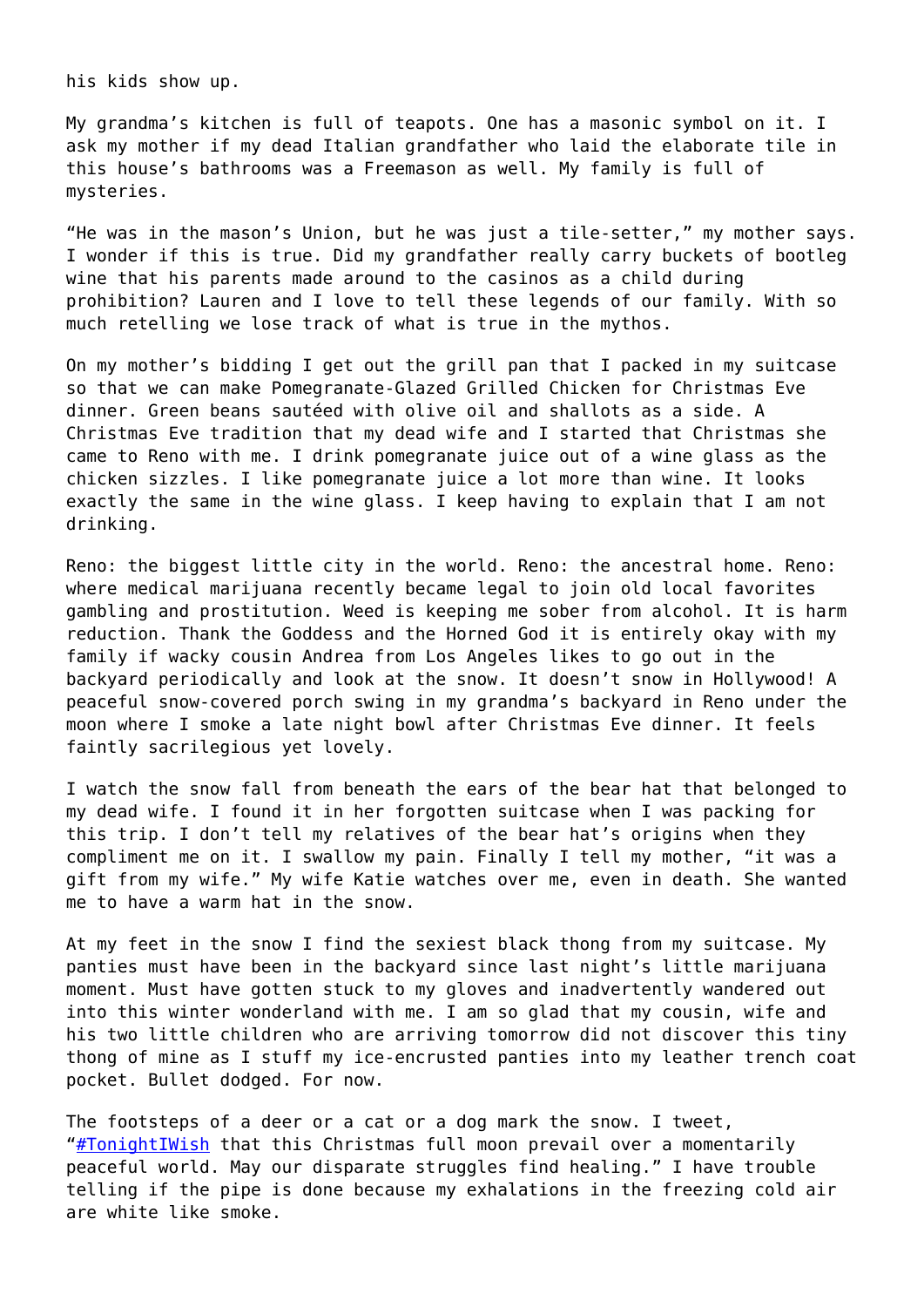The first thing I tweet on Christmas morning is, "Adulthood: when you're more excited by the coffee that just finished than the presents under the tree." The presents are over in a rush of crinkling aqua and silver paper. Rosemary olive oil from my Auntie Carol. A \$50 Target gift card from my uncle and aunt. From my parents: A Birchbox Limited Edition Luxe gift box, cat leggings from Beloved Shirts, a cat toy with an enclosed vial of catnip, Pacifica Tuscan Blood Orange Body Butter from Target, lighters, a \$25 Starbucks gift card, coffee K cups, and a candle. From grandma: Ferrero Rocher chocolates with \$50 cash tucked inside a card. From cousin Lauren: pork pâté, Petrichor soap, and body balm.

Despite this bounty I tweet, "My best Christmas gift was the negative Amazon review for Jet Set Desolate that I read for the first time this morning. Merry Xmas haters!!" It gives me an indescribable thrill to hear my website described as "a rabbit-hole of delusion" in the new review. A trail of gingerbread crumbs leading back to my witch cave, that is what I have been constructing on the Internet for years now. This new, one-star Amazon review that I read from my iPhone Christmas morning tells me that my master plan has been successful. Long, slow cackle.

My father and grandma aren't offended by my poem about the family in the *Writing the Walls Down: A Convergence of LGBTQ Voices* anthology that I give them as gifts. It's a Christmas miracle!! Grandma is so happy to see my name emblazoned in a real book it seems. Watching my abuela avidly yet perplexedly read the LGBTQ anthology I gave her gives me all of the feelings.

I search after the presents and wrapping have been put away. I find the wedding photo of myself and my bride in our Louis Verdad couture gowns tucked up on a shelf with the photos of the other cousin's weddings. My heart gushes with love.

I'm at the part of early middle age where you're so glad your parents are still alive that they become a lot less annoying. "You were breaking new ground," my father said to me about grandma's earlier perceived reluctance to hang the wedding photo of my lesbian marriage that I had sent her. I couldn't find the wedding photo when I looked for it before. I find it now.

Bundled in sweater coat, leather trench coat, dead wife bear hat, and leather gloves from Target I get into the way back of the silver Siena minivan that ferries my parents, grandma, and aunt to Uncle Jim and Auntie Ruthie's for Christmas Dinner. We are cautious with grandma's emaciated legs walking through the ice to the front door where we are welcomed with hugs. I tweet, "I'm about to be surrounded by my massive Italian-Mexican family over Christmas Dinner. Let the awkward questions commence!"

I tweet, "Appreciating the awkward endearment of these occasional big Christmas extended family things and thinking about how I'm going to write about all of it later." Periodically throughout the dinner I say to my father, "I'm doing research for my journalism," so that I do not seem like too much of a failure to him. No one asks the uncomfortable questions that I fear. I am allowed to drift along in a haze of warm light.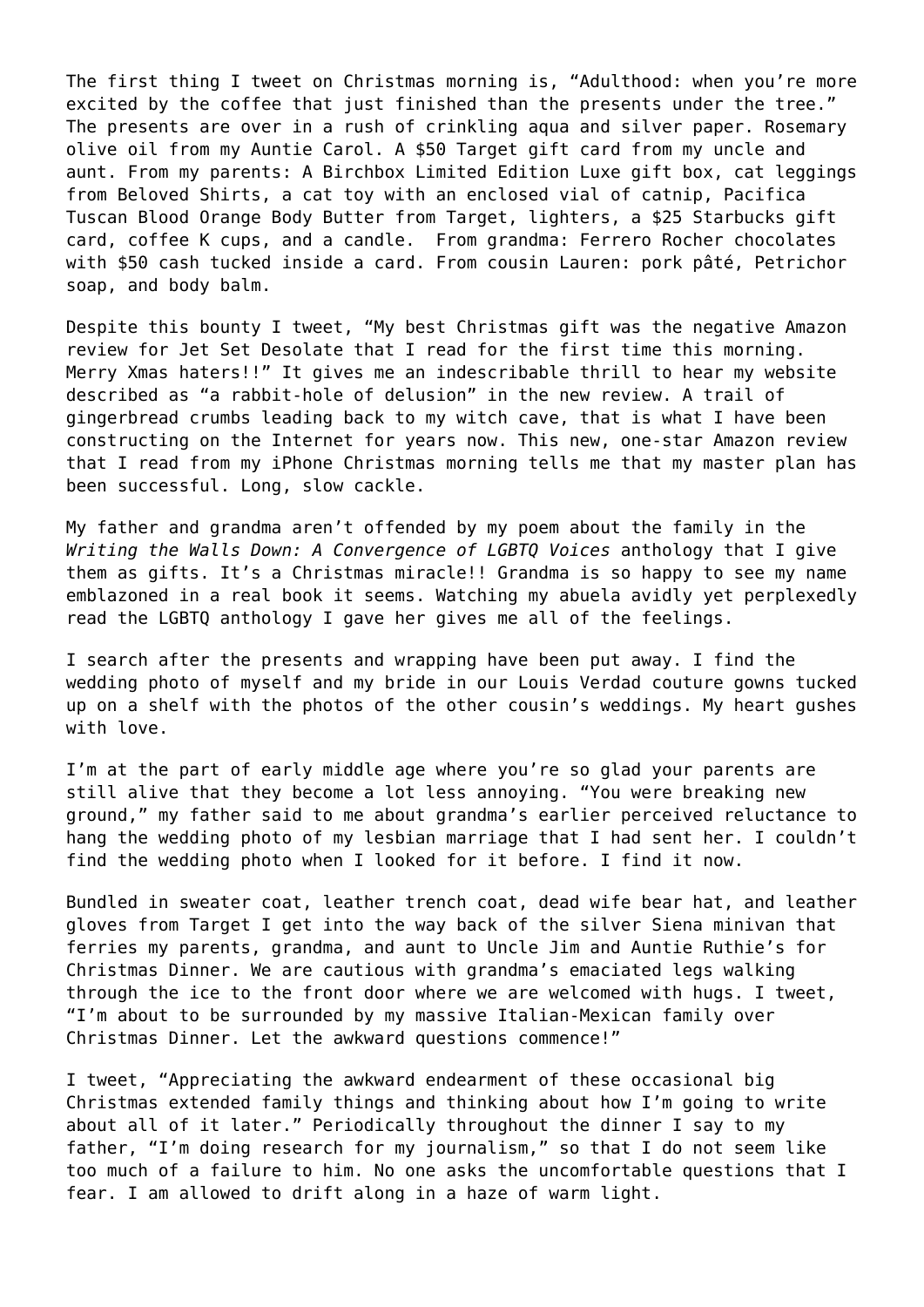Amid 21 assorted members of my extended family I sip Martinelli's from a big red cup. When my mother offered me a wine glass for it I said, "No, I don't want to accidentally make any mistakes." She took me in her arms then and said, "I love you so much." After last night's pomegranate juice in a wine glass it feels safer to go with the big red cup, marking me as sober. I stay sober as my family drinks bottle after bottle of red wine.

I nip and tuck in to the hors d'oeuvres tray. Pesto with sun dried tomatoes. A cheese ball studded with almonds homemade by my cousin's wife. Mémé mix: a snack mix passed down by my aunt's ex-husband's French mother.

I load crackers up with duck pâté. Heavily tattooed cousin Lauren is a butcher on Vashon island. She brought five types of pork rillette with jam in small jars that she made from the jowls of a pig that they raised and slaughtered on that farm. I talk with Lauren and her fiancé about how they had to hire someone else to shoot the pigs and lambs that they butcher. The pain of missing the shot, ruining the meat and the animal's peaceful life.

We are a family of carnivores. I load my plate with Prime Rib. Christmas Prime Rib persuaded me to give up vegetarianism in 2000. I pour Béarnaise sauce with Tarragon over the medium rare beef. A scoop of broccoli salad. Sweet potatoes. Mixed greens with Dijon vinaigrette.

Another one of my family's traditions is homemade raviolis filled with cow brains for Christmas Dinner. I spoon the succulent pasta onto my plate. I ask Uncle Jim if the raviolis are made with brains as is traditional. He says the raviolis are filled with sausage, spinach, and cheese instead. I think back to my wife when she was alive that Reno Christmas in 2010 discovering that the cow brain raviolis were delicious and eating them hungrily.

*Come and taste my Christmas cookies!* A silver platter of Conestalletti, Auntie Carol's fudge, and every cookie the collective womenfolk made this year. I nibble on them. Sip my black coffee as my family lingers over cups of coffee with Bailey's.

When I am alone doing yoga in grandma's spare bedroom full of creepy dolls my Italian grandfather's ghost comes to me in this, the haunted ancestral home where he died. I see him as a ball of light on the wall and a white cloaked ghostly figure. I take a selfie with him because I took selfies with my mother and 7-year-old second cousin at the dinner. It's just what you do. I never got a chance to take a selfie with my grandfather because he died before cell phones had cameras.

When I show my father, my cousin and my therapist the selfie some can see the ghost and some see only a stoned girl in leopard print pajama's smiling goofily next to a blank wall covered in pink haze. Whether or not the manifestation is a ghost or my Schizoaffective Disorder I will take it as a Christmas gift. Better even than the bad Amazon review.

Grandpa came home for Christmas. I feel him lingering around my 98-year-old abuelita in her twilight years. It comforts me that he is waiting for her as I know my wife is waiting for me. Robert Frost writes, "And miles to go